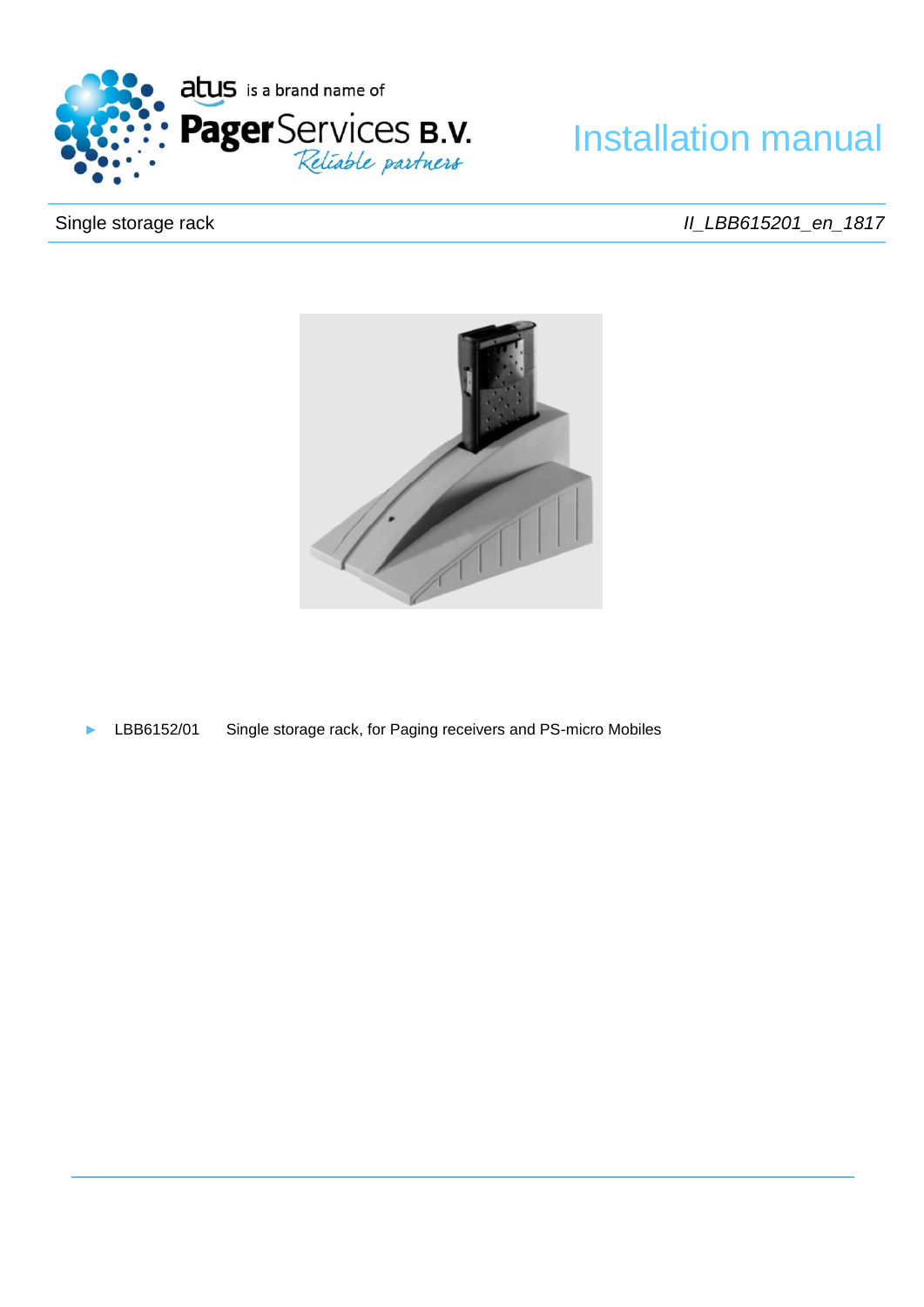# Table of contents

| 1.1   |  |
|-------|--|
| 1.2   |  |
| 1.3   |  |
| 1.4   |  |
| 2     |  |
| 2.1   |  |
| 2.2   |  |
| 3     |  |
| 3.1   |  |
| 4     |  |
| 4.1   |  |
| 4.2   |  |
| 4.3   |  |
| 4.4   |  |
| 4.5   |  |
| 4.6   |  |
| 4.6.1 |  |
| 5     |  |
| 6     |  |
|       |  |
| 8     |  |
| 8.1   |  |
| 8.2   |  |
| 8.3   |  |
| 8.4   |  |
| 8.5   |  |
| 8.5.1 |  |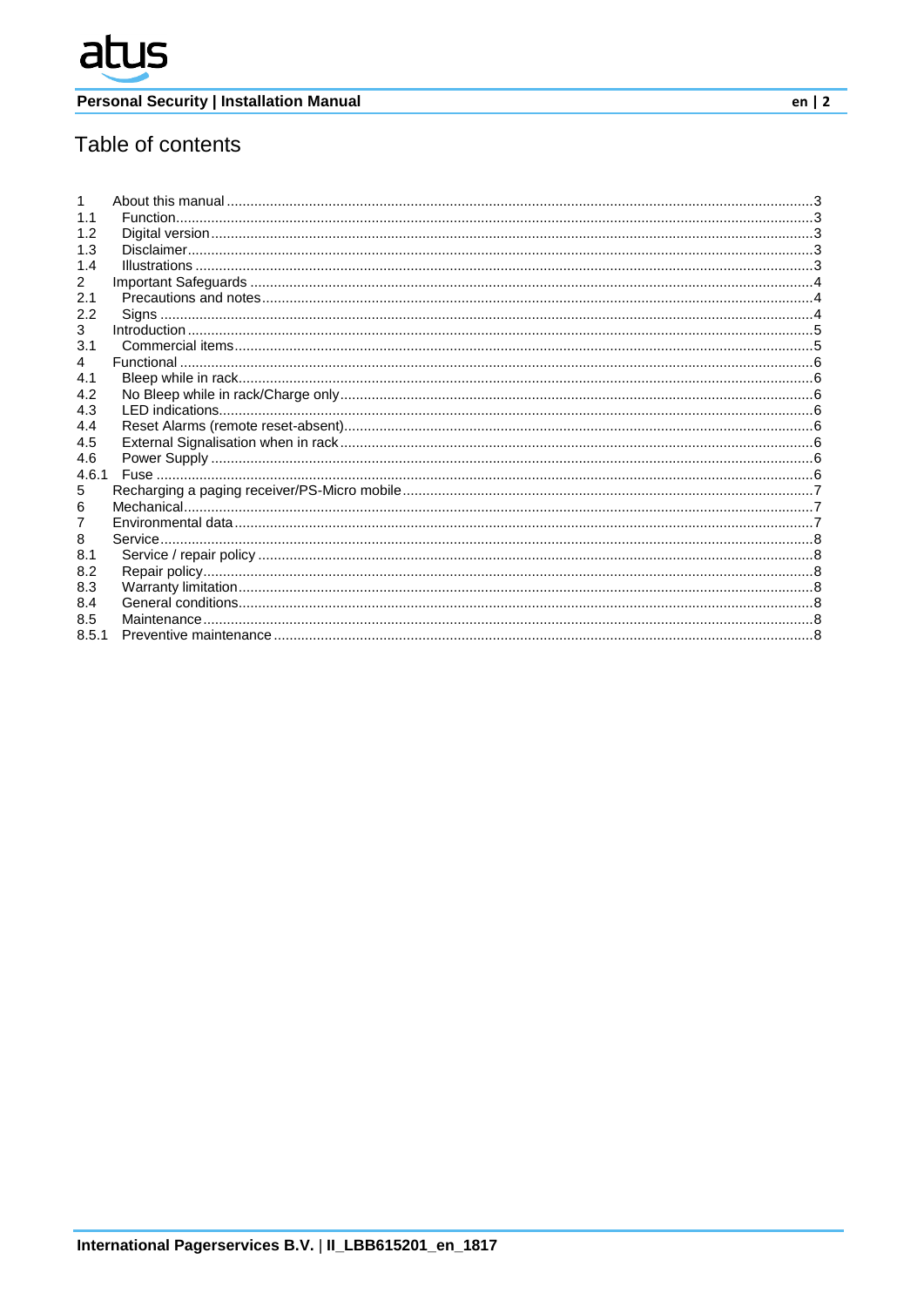# <span id="page-2-0"></span>1 About this manual

# <span id="page-2-1"></span>1.1 Function

The Installation manual gives the install engineers and system operators the necessary data to install, configure and operate the LBB6152/01 single storage rack in Atus PS6000 and DP6000 systems.

# <span id="page-2-2"></span>1.2 Digital version

The Installation manual also is available as a digital file (Adobe Portable Document File, PDF). When the PDF refers you to a location that contains more data, you can click the text to go there.

# <span id="page-2-3"></span>1.3 Disclaimer

Atus is a brand name of International Pagerservices B.V. (IPS). IPS reserves the right to change data and/or specification of any equipment or software mentioned in this publication without prior notice. Although every effort is made to ensure that the information in this publication is accurate and correct, IPS is not responsible for damage arising from its misuse.

This publication contains proprietary information, which is protected by copyright. All rights are reserved. No part of this document may be photocopied, reproduced or translated to another language without the prior written consent of IPS B.V.

#### <span id="page-2-4"></span>1.4 Illustrations

The illustrations in this manual are indicative only and may differ with the real product.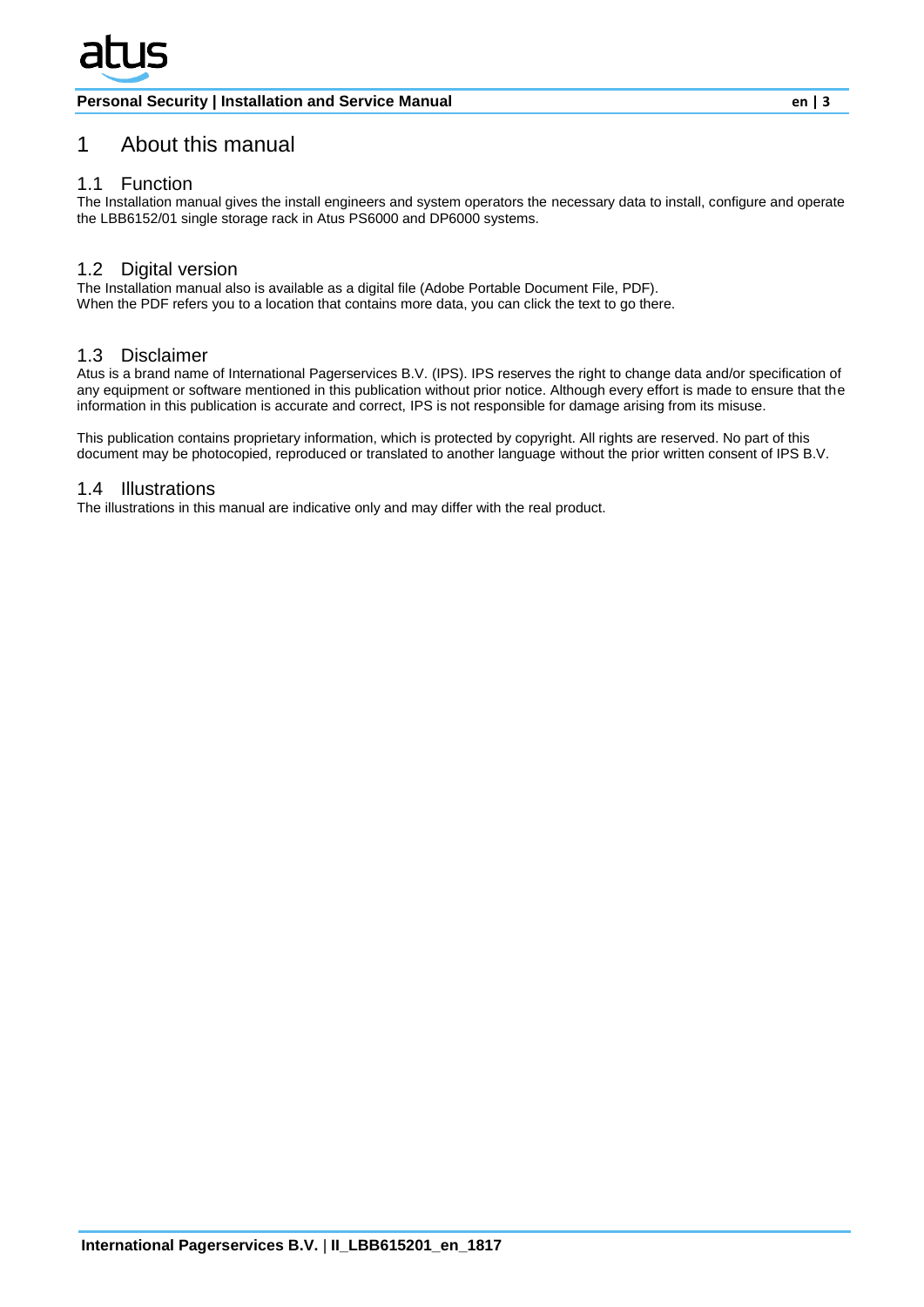

# <span id="page-3-0"></span>2 Important Safeguards

Proper service and repair is important for safe and reliable operation of all Atus equipment.

Some service operations require the use of tools specially designed for the purpose. These special tools should be used when recommended. To minimize risk of personal injury and damage to the product only trained service personnel with awareness of hazards of electronically equipment must be allowed to service this product.

Under no circumstances should the original design be modified or altered without written permission from IPS B.V. The manufacturer assumes no liability arising out of any unauthorized modification of design.



 **Warning:** Use of substitute replacement parts, which do not have the same specified characteristics, may create shock, fire or other hazards. To maintain quality, use recommended IPS B.V. spare parts

#### <span id="page-3-1"></span>2.1 Precautions and notes

The Installation manual uses 3 levels of precaution. The precaution gives the effect if you do not obey the instructions. These are the types:

Note: A note gives more data.<br>Caution: If you do not obey the ca

Caution: If you do not obey the caution, you can cause damage to the equipment.<br>Warning: If you do not obey the warning, you can cause personal injury or severe

If you do not obey the warning, you can cause personal injury or severe damage to the equipment.

#### <span id="page-3-2"></span>2.2 Signs

The Installation and User Instructions shows each caution, warning and danger with a sign. The sign shows the effect if you do not obey the instruction.

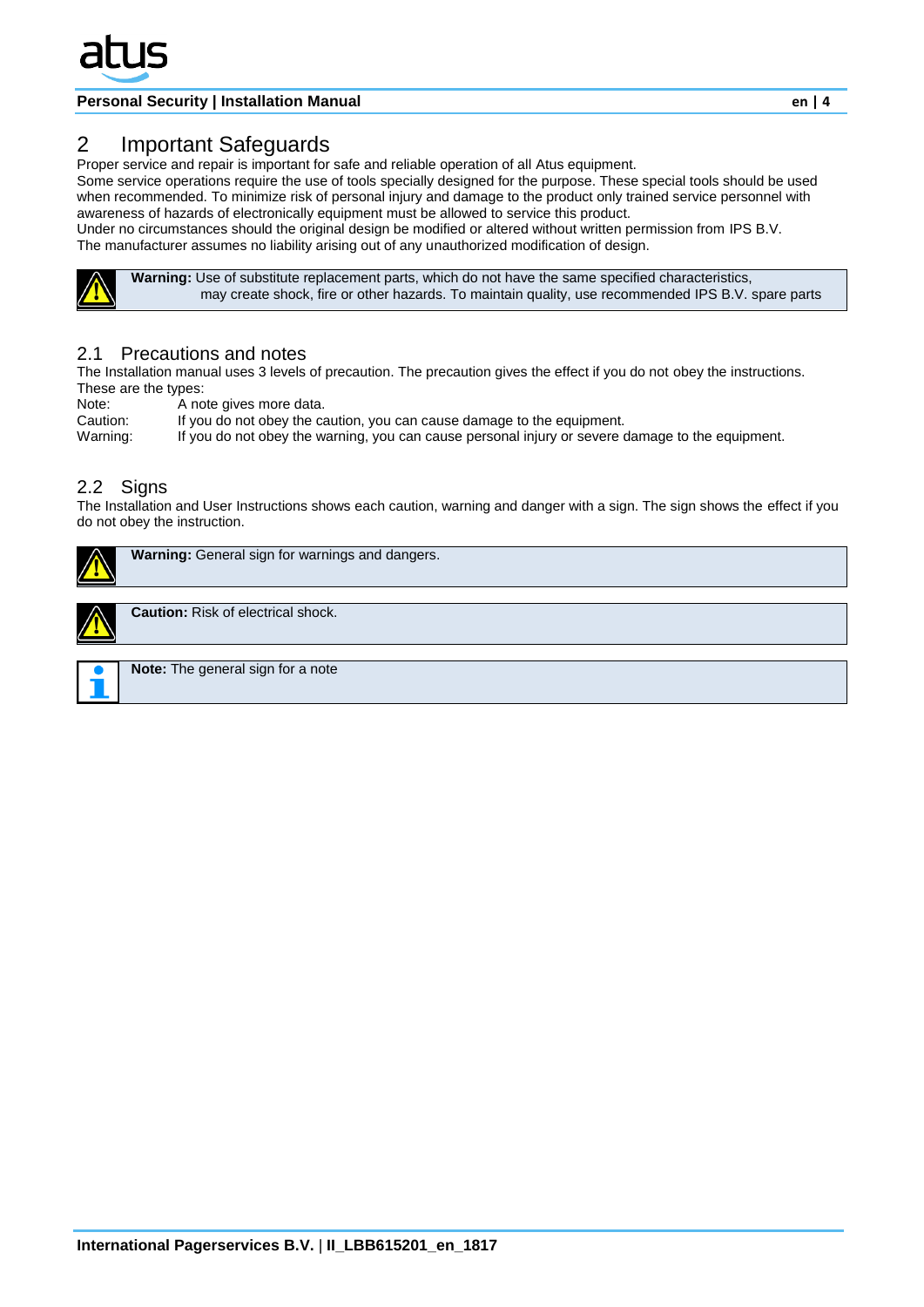

# <span id="page-4-0"></span>3 Introduction

The single storage rack is a compact stylish design to store one paging receiver or a PS-Micro mobile. While a pager is placed in this rack, they could still respond normally to the DP6000 calls from the system, Depending on the setting of the internal switch in the storage rack.

The single storage rack is meant for table top use. If the storage rack is used in combination with ATEX certified mobiles, they must be placed outside the hazardous environment.

- The single storage rack is default delivered without PSU.
- The LBB6152/01 is compatible with its predecessor (the LBB6152/00) and can be used in combination with all Atus PS6000 and DP6000 personal security and paging systems. Depending on the setting of an internal switch a Pager will bleep nor not bleep when placed in the single storage rack.

 **Note:** The Single Storage Rack is not physically connected with the PS6000/DP6000 system, therefore absent detection will not take place. Instead of this, external signalization is one of the new options.

# <span id="page-4-1"></span>3.1 Commercial items

| <b>Description</b>        | <b>12 NC</b>   | <b>Type Number</b> |  |  |  |
|---------------------------|----------------|--------------------|--|--|--|
| Single Charger            | 8900 615 20105 | LBB6152/01         |  |  |  |
| <b>PSU</b> for EU         | 8900 531 91505 | LBB5319/15         |  |  |  |
| Note: The PSU is included |                |                    |  |  |  |

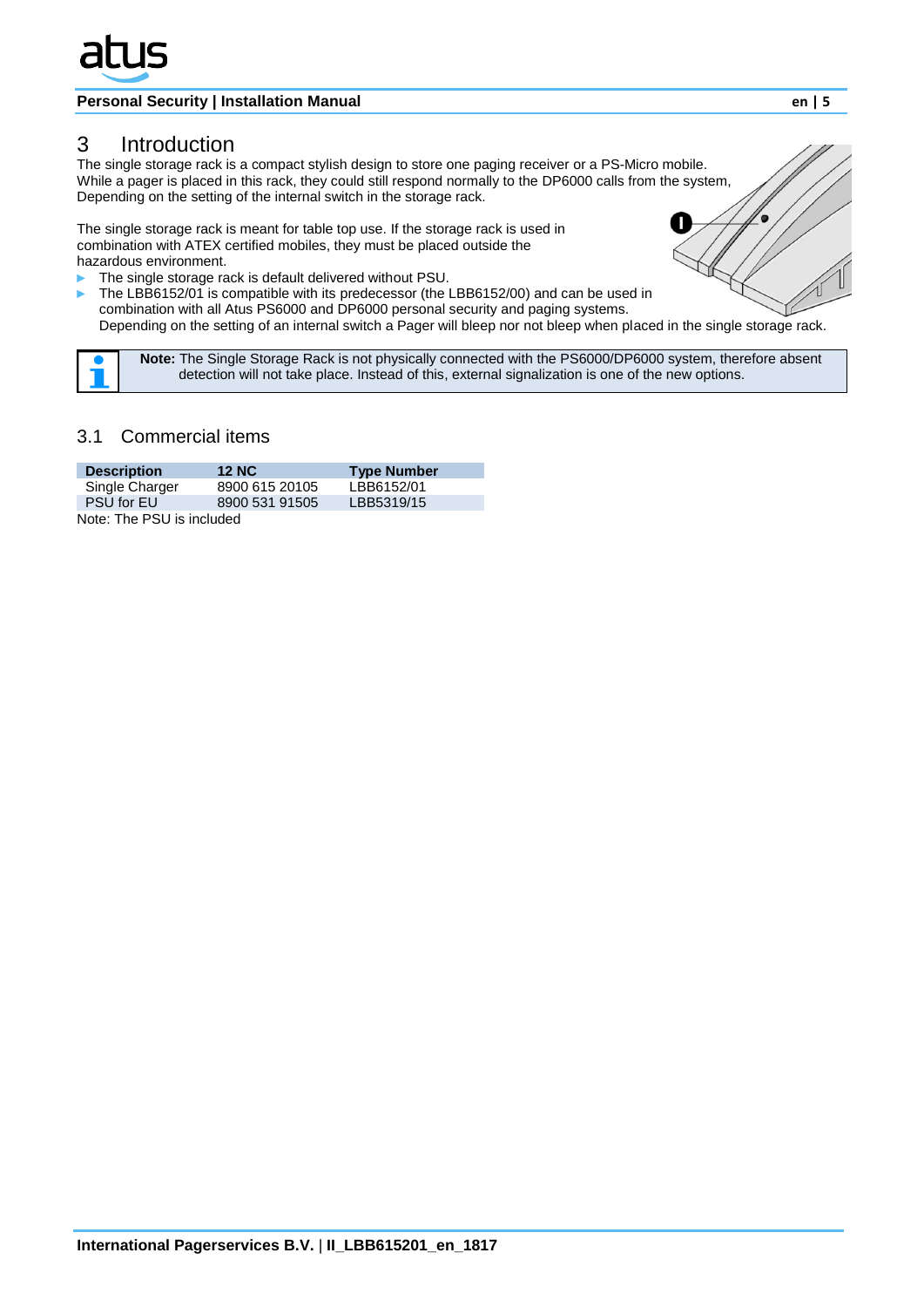

# <span id="page-5-0"></span>4 Functional

When the Paging Receiver/PS-Micro mobile is placed in the rack, its batteries will be charged (if the switch in the battery compartment in the receiver/PS-micro mobile is set in the right position).

## <span id="page-5-1"></span>4.1 Bleep while in rack

Special for pagers a switch is built in the storage rack to decide if you want to receive calls or not when a pager is in the storage rack. NO BLEEP

By default the switch SW1 is set such that a pager will bleep when it receives a call while placed in the storage rack. BLEEP

## 4.2 No Bleep while in rack/Charge only

This type of storage rack has the option to disable the pager to receive calls from the system. When SW1 is set In that situation the pager will not bleep when the system sent a call to that particular pager.

<span id="page-5-2"></span>

NC N<sub>C</sub>

NC NO  $\bullet$ 

 $\bullet$ 

 $\bullet$ 

 $\bullet$ 

 $\bullet$ 

calls are not stored in the pager's memory then.

# <span id="page-5-3"></span>4.3 LED indications

When a pager/PS-micro mobile is placed in the rack good positioning is indicated by the LED 1 on top of the storage rack. NO BLEEP

- When the LED illuminates bright it indicates good positioning of the mobile.
- To see the different positions of SW1 (Bleep or No-Bleep mode) the LED on the storage rack will illuminate with reduced intensity when set in "No-Bleep" mode.

## <span id="page-5-4"></span>4.4 Reset Alarms (remote reset-absent)

- When a PS-Micro mobile is placed in the storage rack while the mobile is in alarm state, the alarm state of the PS-Micro mobile will be reset. This independent how is SW1 set.
- If the Alarm Central is programmed such that 'remote reset' is enabled, the alarm state in the central is reset too.
- If a PS micro mobile is placed in the rack, the internal alarm-sensors are disabled, besides this the mobile goes to absent-state in the system.

# <span id="page-5-5"></span>4.5 External Signalisation when in rack

When a pager is placed in the rack a relays becomes active. The relays has 2 voltage free contacts, one Normal Open (NO) and a Normal Closed (NC) contact which can be used for external signalisation if the rack contains a pager or not.

- This option can be used as a kind of external absent indicator.
- The electrical values are 12Vdc-1Adc
- Both pager receiver and a PS-Micro Mobile are detected.

# <span id="page-5-6"></span>4.6 Power Supply

The rack is powered from a 9-12 V power supply or car battery. Connect the output power connector of the adaptor to the socket 2 at the rear of storage rack. Connect the external power adaptor into a mains wall socket. The storage rack is now ready for operation.

#### <span id="page-5-7"></span>4.6.1 Fuse

The Single Storage rack is equipped with a fuse F1, 250mA, to prevent overload. The fuse is positioned inside the housing and can be reached by removing the bottom cover, unscrew the Printed board to reach it.



## **Warning:**

- Do not place the racks close to sources of heat, radiators or in direct sunlight.

- IPS B.V. recommends that all critical and stationary equipment be connected to an Uninterrupted Power Supply.



 $\bullet$  $\overline{\mathbf{o}}$ 

 $\bullet$ 

 $C4$  o o

i<br>Barati<br>Barati  $D6$  κ



 $\bullet$ 

 $\circ$   $\circ$  C5

 $\bullet$   $\bullet$  D5  $\bullet$   $\bullet$  D3  $\bullet$   $\bullet$  C3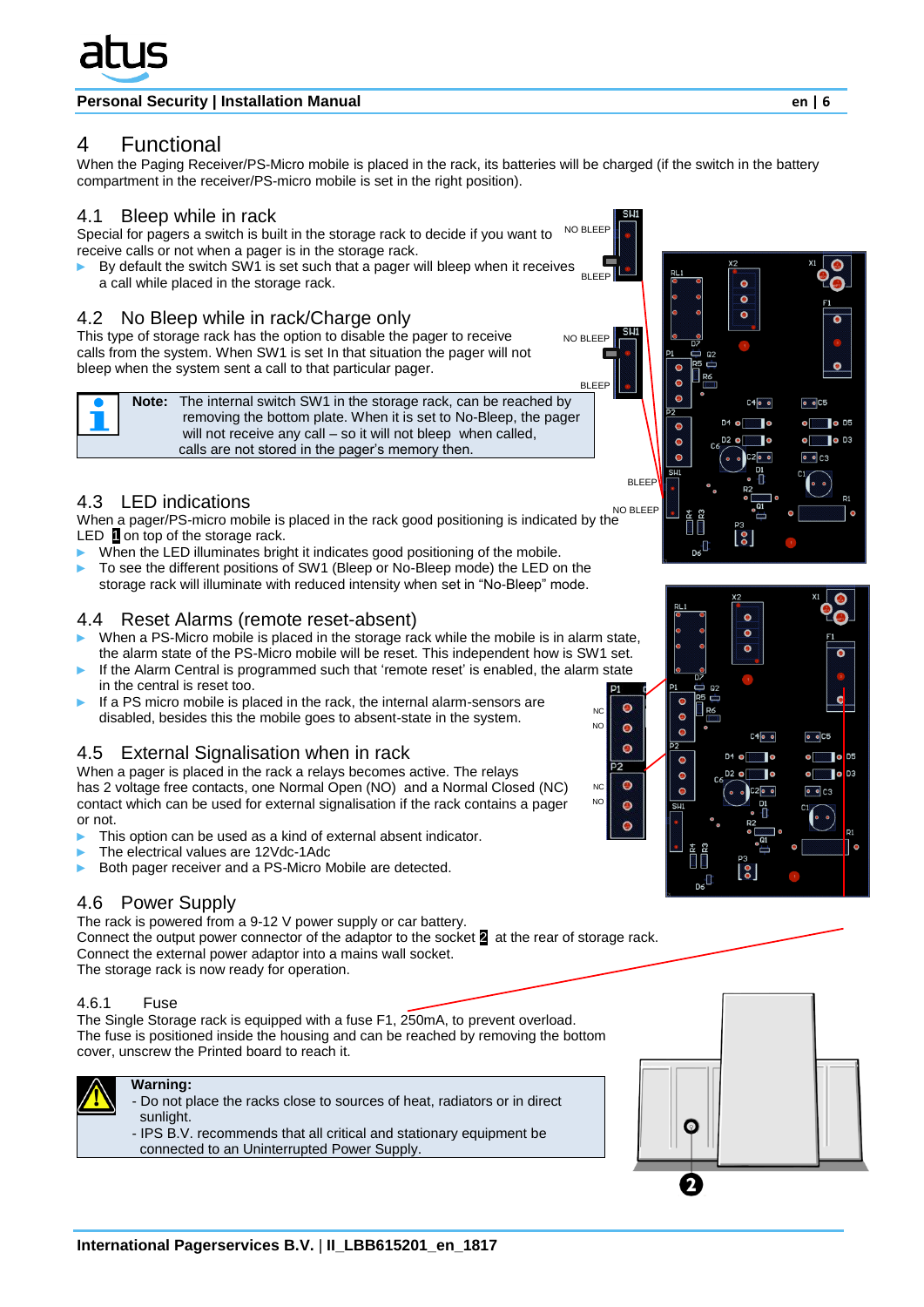# <span id="page-6-0"></span>5 Recharging a paging receiver/PS-Micro mobile

to the correct position for rechargeable batteries.

Refer to the relevant documentation

To recharge the batteries of a paging receiver/PS-Micro mobile, simply place it in the recharging bay of the storage rack. It will fit one way only. When the mobile is correctly seated, the indicator LED <sup>1</sup> will illuminate clear.

> **Note:** In order to charge the battery of paging receivers or PS-micro mobiles it must be fitted with rechargeable batteries, and the switch, in the paging receiver's or PS-micro mobile's battery compartment must be set



# <span id="page-6-1"></span>6 Mechanical

The housing of the rack is designed for desk top mounting. In case of a Paging receiver, the display (numerical or alphanumerical) and the LED are still visible while the receiver is in the rack. When SW1 is in the "Bleep-position' the volume of the bleep will not be changed when the pager is placed in the rack. The design of the rack is such that it fits esthetically in combination with the 'rack-family' as LBB 6150.

The mobile's contacts at the bottom fit automatically when it is put in. When the mobile is placed in the rack, a click indicates good positioning of it.

# <span id="page-6-2"></span>7 Environmental data

| <b>Description</b>          | <b>Requirements</b>                                                                                                                                        |  |  |  |
|-----------------------------|------------------------------------------------------------------------------------------------------------------------------------------------------------|--|--|--|
| Temperature range           | $-10/+55^{\circ}$ C<br>: operating<br>$-40/+70^{\circ}$ C<br>: storage and transport                                                                       |  |  |  |
| Relative humidity           | $: < 95 \%$                                                                                                                                                |  |  |  |
| Vibration and bump          | : the storage rack is suitable for indoor use                                                                                                              |  |  |  |
| Transport                   | : the packed products are suited for normal worldwide transport by air, rail and road                                                                      |  |  |  |
| Industrial climates         | : no special requirements.                                                                                                                                 |  |  |  |
| Susceptibility to radiation | : the storage rack still fulfills the requirements when it is placed in an EM-field with<br>a strength of 3 V/m with a frequency between 100 kHz -1000 MHz |  |  |  |
| Countries of destination    | : no special restrictions                                                                                                                                  |  |  |  |
| Safety                      | : according to IEC65                                                                                                                                       |  |  |  |
| <b>ESD</b>                  | : 8 kV at rack contact may not affect the operation                                                                                                        |  |  |  |
|                             |                                                                                                                                                            |  |  |  |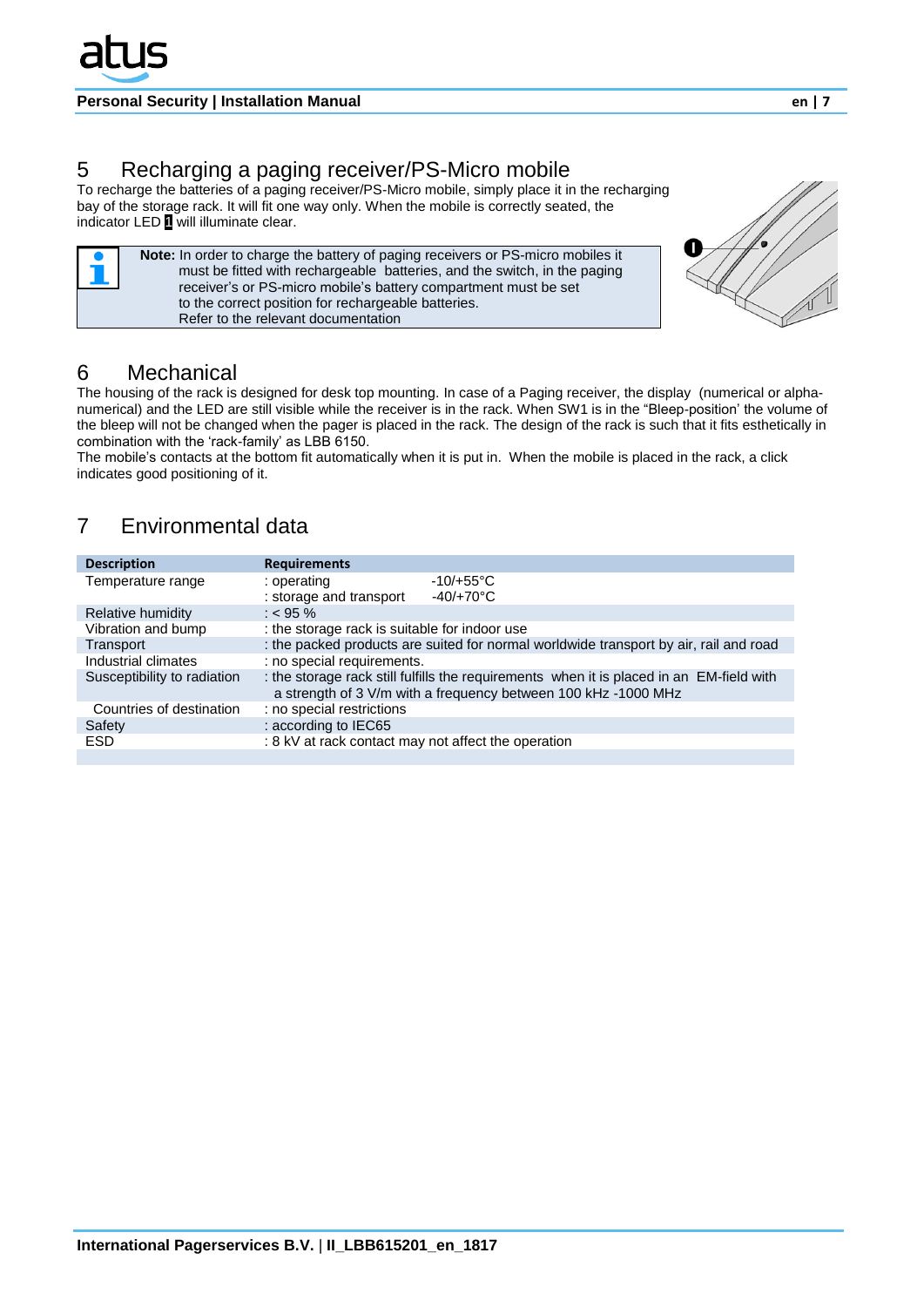# <span id="page-7-0"></span>8 Service

#### <span id="page-7-1"></span>8.1 Service / repair policy

There are no spare parts made available, therefore there is no spare parts includes in this manual.

## <span id="page-7-2"></span>8.2 Repair policy

All kinds of repairs are to be carried out through the repair channel at IPS B.V.

 **Note:** All In warranty repairs are handled according to the carry-in service level. . OOW repairs = replacement.

## <span id="page-7-3"></span>8.3 Warranty limitation

**DOA (Dead On Arrival)** The purchaser must check the completeness (Charge rack without transformer) of the order at the time of delivery. If wanted, IPS B.V. will give a full replacement of a Charge rack that is not complete or has a fault. The purchaser must give notice of such a claim within four weeks from the date of invoice.



**IW (In Warranty Repairs)** The IW period is for a period of 1 year from the date of production. Charge racks that have faults from normal use will be accepted for repair under the warranty agreement.

- IPS B.V. will not be held responsible for:
- Charge racks that show abnormal use.
- Charge racks that are offered for repair after the 1-year IW period
- The power supply.
- Repairs that are made by a third party.
- Unauthorized modification of design.

**OOW (Out Of Warranty)** Charge racks that show abnormal use or become defect after the 1-year IW period ends are deemed OOW. IPS B.V. shall not be held responsible for such defects and the Charge rack is repaired as an OOW item. Items that are repaired by the centralized repair workstation of IPS B.V. have a one-month warranty to the repair.

#### <span id="page-7-4"></span>8.4 General conditions

This service and repair policy does not replace the general conditions of sale of IPS B.V.

# <span id="page-7-5"></span>8.5 Maintenance

#### <span id="page-7-6"></span>8.5.1 Preventive maintenance

- The following regular maintenance is required to keep the charge rack in optimal working condition:
- Clean the surface with a clean damp cloth if the charge rack becomes soiled
- Keep the charge contacts in the mobile clean (daily)

No other preventive maintenance required.